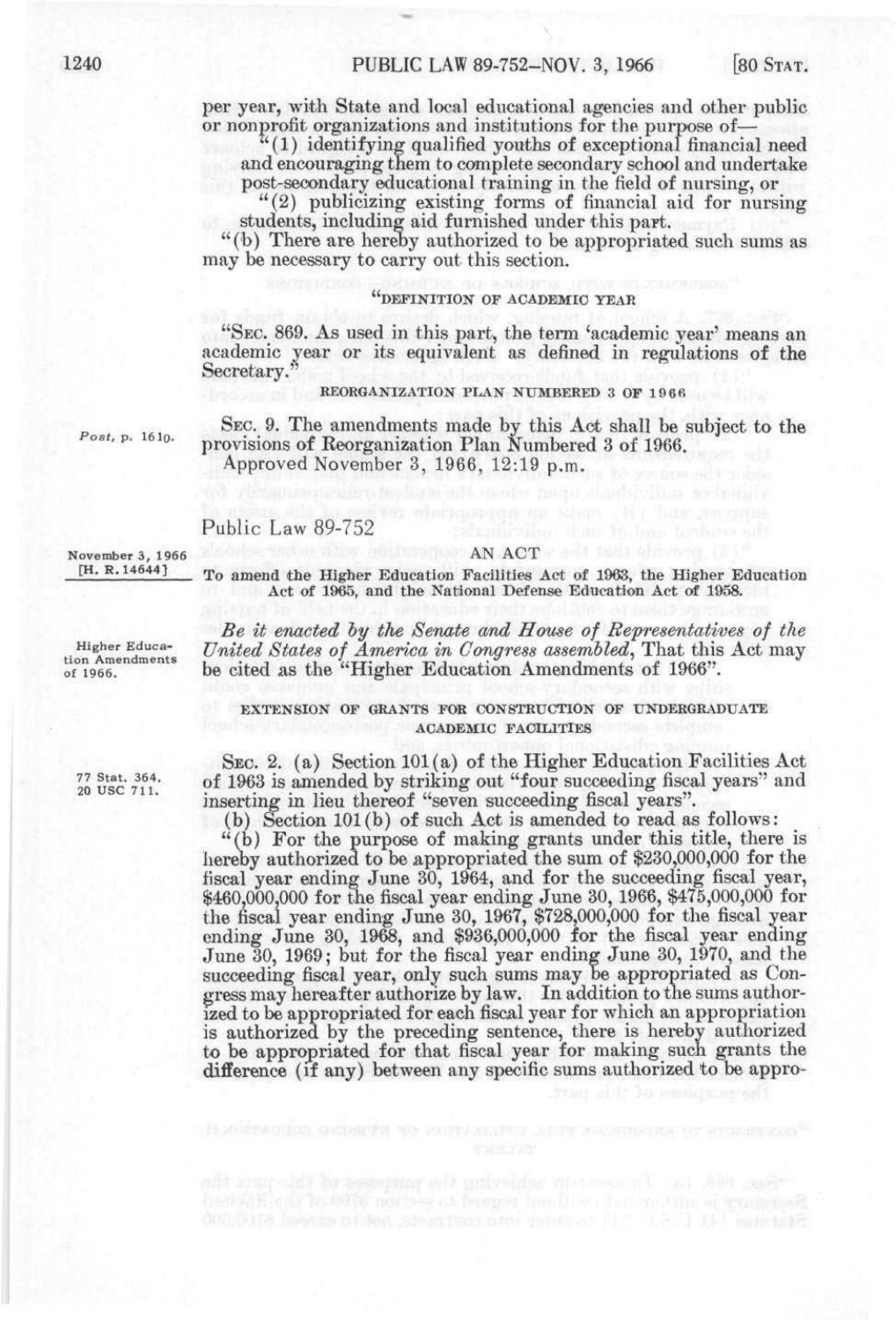priated under the preceding sentence for the preceding fiscal year and the sums which were appropriated for such preceding year under such sentence."

(c) Section 102 of such Act is amended to read as follows:  $20 \text{ VSC } 712$ .

# "ALLOTMENTS

"SEC. 102. The following percentage of the funds appropriated pursuant to section 101 for a fiscal year shall be allotted among the States in the manner prescribed by section 103 for use in providing academic facilities for public community colleges and public technical institutes:

" $(1)$  In the case of fiscal years ending before July 1, 1967, 22 per centum.

 $(2)$  In the case of the fiscal year ending June 30, 1968, 23 per centum.

"(3) In the case of fiscal years ending after June 30, 1968, 24 per centum.

The remainder of the funds so appropriated for any fiscal year shall be allotted among the States in the manner as prescribed in section 104 for use in providing academic facilities for institutions of higher education other than public community colleges and public technical institutes."

(d) Sections  $103(c)$  and  $104(c)$  of such Act (relating to the reallot- 20 USC 713,714. ment of appropriations) are each amended by striking out "for the fiscal year ending June 30, 1965, and the succeeding fiscal year," and inserting in lieu thereof "for any fiscal year".

### PAYMENTS FOR ADMINISTRATIVE EXPENSES AND FOR PLANNING

SEC. 3. (a) Subsection (b) of section 105 of the Higher Education Facilities Act of 1963 is amended to read as follows:  $^{77 \text{ Stat. 367}}_{20 \text{ USC. 715.}}$ 

"(b) The Commissioner is authorized to expend not exceeding \$3,000,000 during the fiscal years ending June 30, 1965, and June 30, 1966, and not exceeding \$7,000,000 for the fiscal year ending June 30, 1967, and each of the two succeeding fiscal years, in such amounts as he may consider necessary (1) for the proper and efficient administration of the State plans approved under this title, and under part A of title VI of the Higher Education Act of 1965, including expenses which <sup>79 Stat. 1261.</sup> he determines were necessary for the preparation of such plans, and 1129. (2) for grants, upon such terms and conditions as the Commissioner determines will best further the purposes of this Act, to State commissions for conducting, either directly or through other appropriate agencies and institutions, comprehensive planning to determine the construction needs of institutions (and particularly combinations and regional groupings of institutions) of higher education. Not more than \$3,000,000 may be expended in any fiscal year for the purposes set forth in clause (1). For the fiscal year ending June 30, 1970, and the succeeding fiscal year, the Commissioner may expend for purposes of this subsection only such sums as Congress may hereafter authorize by law."

(b) Section 601 of the Higher Education Act of 1965 is amended (1) by striking out subsection (d) thereof and by redesignating subsection (e) as subsection (d), and (2) by striking out "subsections (b), (c), and (d) " in the subsection redesignated as subsection (d) and inserting in lieu thereof "subsections (b) and (c)".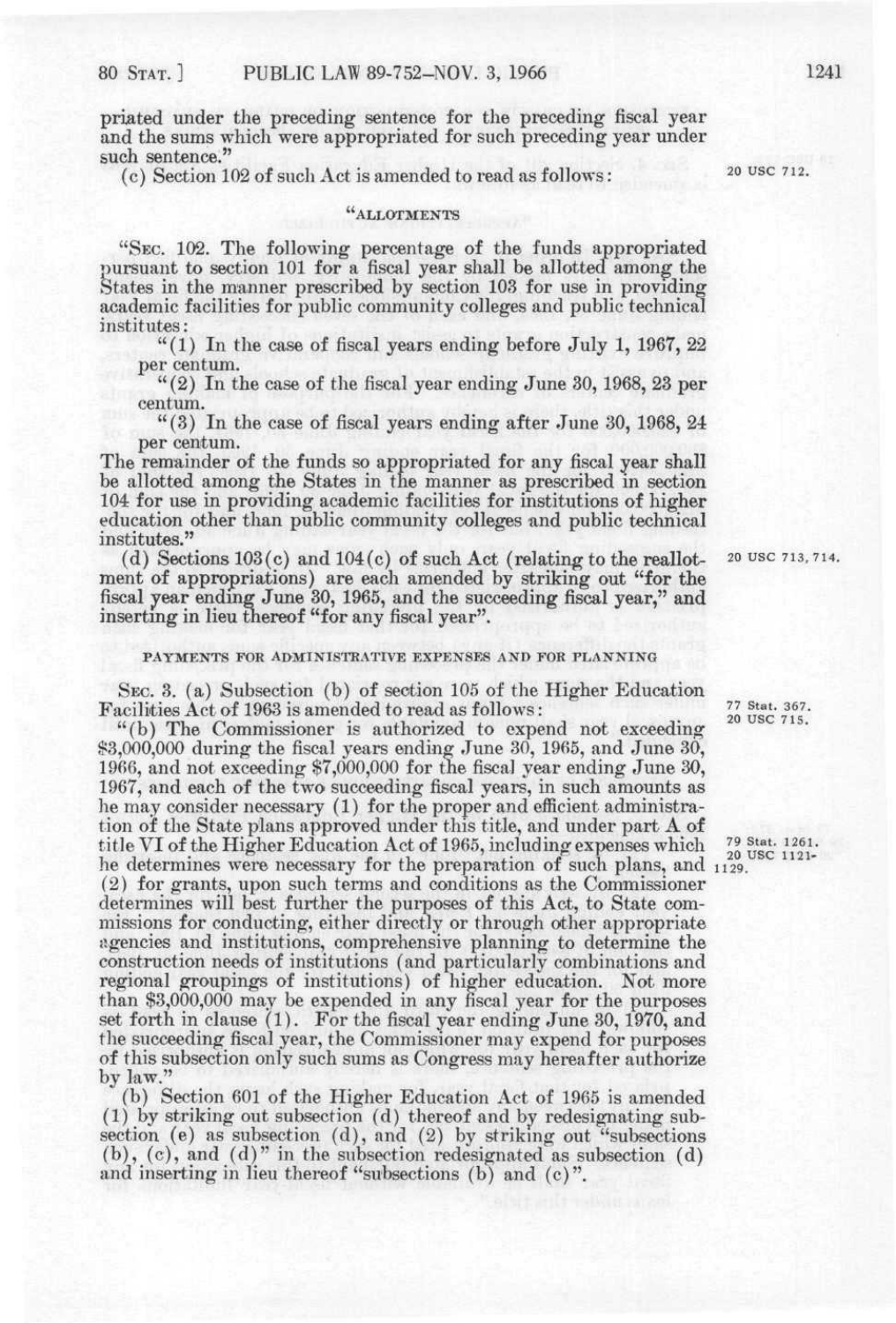### EXTENSION OF GRANTS FOR CONSTRUCTION OF GRADUATE ACADEMIC FACILITIES; EXTENDING AVAILABILITY OF APPROPRIATIONS

<sup>20 USC 731.</sup> SEC. 4. Section 201 of the Higher Education Facilities Act of 1963 is amended to read as follows:

## **a** APPROPRIATIONS AUTHORIZED

"SEC. 201. In order to increase the supply of highly qualified personnel critically needed by the community, industry, government, research, and teaching, the Commissioner shall, during the fiscal year ending June 30, 1964, and each of the seven succeeding fiscal years, make construction grants to assist institutions of higher education to improve existing graduate schools and cooperative graduate centers, and to assist in the establishment of graduate schools and cooperative graduate centers of excellence. For the purpose of making grants under this title, there is hereby authorized to be appropriated the sum of \$25,000,000 for the fiscal year ending June 30, 1964, the sum of \$60,000,000 for the fiscal year ending June 30, 1965, the *mm* of \$120,000,000 for the fiscal year ending June 30, 1966, the sum of \$60,000,000 for the fiscal year ending June 30, 1967, and the sum of \$120,000,000 for the fiscal year ending June 30, 1968, and for the succeeding fiscal year; but for the fiscal year ending June 30, 1970, and the succeeding fiscal year, only such sums may be appropriated as Congress may hereafter authorize by law. In addition to the sums authorized to be appropriated for each fiscal year for which an appropriation is authorized by the preceding sentence, there is hereby authorized to be appropriated for that fiscal year for making such grants the difference (if any) between any specific sums authorized to be appropriated under the preceding sentence for the preceding fiscal year and the sums which were appropriated for such preceding year under such sentence. Sums appropriated pursuant to this title for any fiscal year shall remain available for grants under this title until expended."

#### EXTENSION OF LOANS FOR CONSTRUCTION OF ACADEMIC FACILITIES

SEC. 5. Section 303(c) of the Higher Education Facilities Act of

20 use 743'. (1) by striking out "four" in the first sentence and inserting "seven";

> (2) by striking out in the second sentence " ; but for the fiscal year ending June 30, 1967," and inserting in lieu thereof ", the sum of \$200,000,000 for the fiscal year ending June 30, 1967, and the sum of \$400,000,000 for the fiscal year ending June 30, 1968, and for the succeeding fiscal year; but for the fiscal year ending June 30,1970,"; and

> (3) by amending the third and fourth sentences to read as follows: "In addition to the sums authorized to be appropriated for each fiscal year for which an appropriation is authorized by the preceding sentence, there is hereby authorized to be appropriated for that fiscal year, for making such loans, the difference (if any) between any specific sums authorized to be appropriated under the preceding sentence for the preceding fiscal year and the sums which were appropriated for such preceding year under such sentence. Sums appropriated pursuant to this subsection for any fiscal year shall be available without fiscal-year limitations for loans under this title."

77 Stat. 372; 1963 is amended-<br>79 Stat. 1268.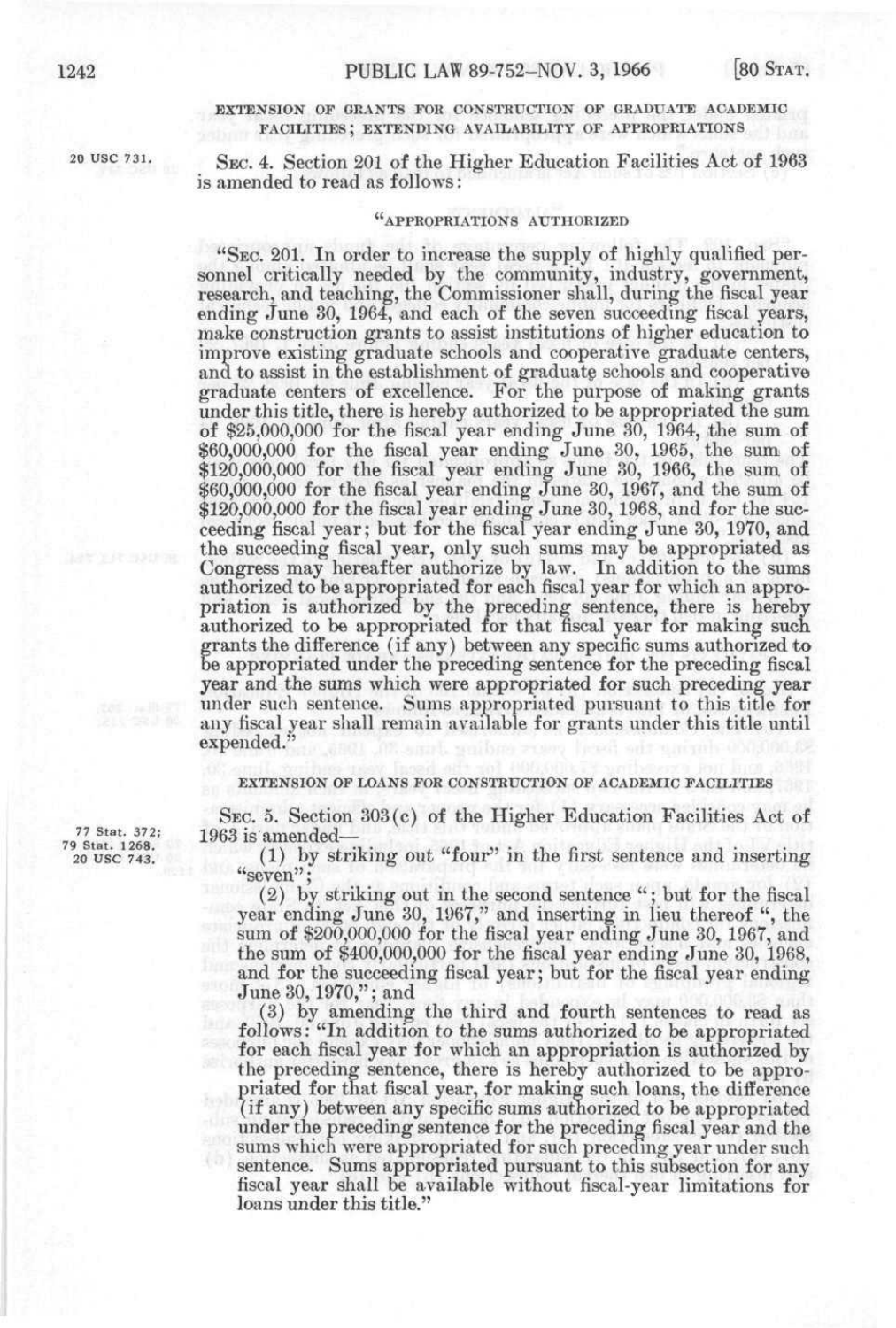#### AMENDMENT TO DEFINITION OF DEVELOPMENT COST

SEC. 6. Subsection (c) of section 401 of the Higher Education Facilities Act of 1963 is amended (1) by inserting "(1)" immediately after 20 USC 751. "(c)", (2) by redesignating clauses (1) and (2) as clauses  $(A)$  and (B), respectively, (3) by redesignating subclauses (A) and (B) as subclauses (i) and (ii), respectively, and (4) by adding at the end thereof the following new paragraph:

 $(2)$  In determining the development cost with respect to an academic facility, the Commissioner may include expenditures for works of art for the facility of not to exceed 1 per centum of the total cost (including such expenditures) to the applicant of construction of, and land acquisition and site improvements for, such facility."

### REPEAL OF AUTHORITY TO PRESCRIBE A SCHEDULE OF FEES FOR CERTAIN INSPECTIONS AND RELATED ACTIVITIES

SEC. 7. The Higher Education Facilities Act of 1963 is amended by striking out subsection (b) of section 304 and by redesignating sub- 20 use 744. section (c) and references thereto as subsection (b).

## PROVIDING THAT ACADEMIC FACILITIES WILL BE USABLE BY HANDICAPPED PERSONS

SEC. 8. Section 401(a) (1) of the Higher Education Facilities Act of 1963 is amended by inserting after the period at the end thereof the following: "Plans for such facilities shall be in compliance with such standards as the Secretary of Health, Education, and Welfare may prescribe or approve in order to insure that facilities constructed with the use of Federal funds under this Act shall be, to the extent appropriate in view of the uses to be made of the facilities, accessible to and usable by handicapped persons.".

### REVISION OF MAINTENANCE OF EFFORT REQUIREMENT FOR COLLEGE LIBRARY ASSISTANCE

SEC. 9. Effective for fiscal years beginning after June 30, 1966, clauses (a) and (b) of section 202 of the Higher Education Act of 1965 are each amended by inserting after "June 30, 1965" the following: ", or during the two fiscal years preceding the fiscal year for which the grant is requested, whichever is the lesser".

### TWO-YEAR EXTENSION OF ASSISTANCE TO DEVELOPING INSTITUTIONS

SEC. 10. Paragraph (1) of section 301 (b) of the Higher Education Act of 1965 is amended by inserting after "June 30, 1966," the follow- <sup>20 USC 1051.</sup> ing: "the sum of \$30,000,000 for the fiscal year ending June 30, 1967, and the sum of \$55,000,000 for the fiscal year ending June 30, 1968,".

### INCREASE IN MINIMUM ADVANCES FOR RESERVE FUNDS FOR INSURED LOAN PROGRAM

SEC. 11. The second sentence of section  $422(b)$  of the Higher Education Act of 1965 is amended to read as follows: "The amount available, 20 use 1072. however, for advances to any State for each fiscal year ending prior to July 1, 1968, shall not be less than \$25,000, and any additional funds

79 Stat. 1224.<br>20 USC 1022.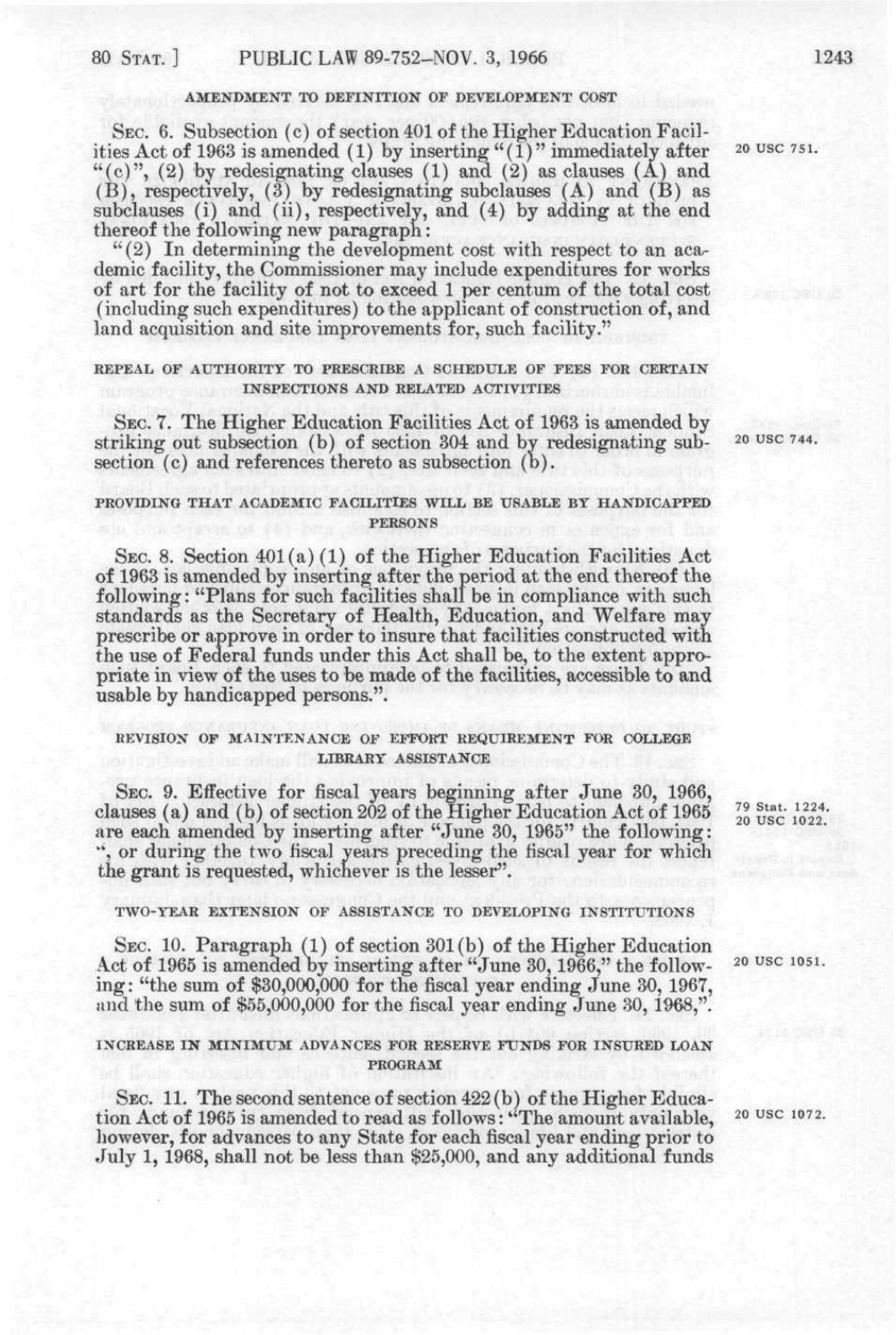needed to meet this requirement shall be derived by proportionately reducing (but not below \$25,000 per year) the amount available for advances to each of the remaining States."

AMENDMENT TO HIGHER EDUCATION ACT OF 1965 TO AUTHORIZE THE DISTRICT OF COLUMBIA TO ESTABLISH A LOAN INSURANCE PROGRAM FOR THE PURPOSES OF SUCH ACT AND THE NATIONAL VOCATIONAL STUDENT LOAN INSURANCE ACT OF 1965

SEC. 12. The Higher Education Act of 1965 is further amended by 20 use 1085. inserting after section 435 a new section as follows:

### "DISTRICT OF COLUMBIA STUDENT LOAN INSURANCE PROGRAM

"SEC. 436. (a) The Board of Commissioners of the District of Columbia is authorized (1) to establish a student loan insurance program which meets the requirements of this title and the National Vocational Student Loan Insurance Act of 1965 for a State loan insurance program in order to enter into agreements with the Commissioner for the purposes of this title and such  $Act, (2)$  to enter into such agreements with the Commissioner, (3) to use amounts appropriated to such Board for the purposes of this section to establish a fund for such purposes and for expenses in connection therewith, and (4) to accept and use donations for the purposes of this section.

"(b) Notwithstanding the provisions of any applicable law, if the borrower, on any loan insured under the program established pursuant to this section, is a minor, any otherwise valid note or other written agreement executed by him for the purposes of such loan shall create a binding obligation.

"(c) There are authorized to be appropriated to such Board such amounts as may be necessary for the purposes of this section."

### STUDY TO DETERMINE MEANS OF IMPROVING LOAN INSURANCE PROGRAM

SEC. 13. The Commissioner of Education shall make an investigation and study to determine means of improving the loan insurance program pursuant to part B of title IV of the Higher Education Act of  $\frac{79 \text{ Stat. } 1236.}{20 \text{ USC. } 1071.}$  1965, particularly for the purpose of making loans insured under such <sup>26</sup><sub>1085</sub>. " program more readily available to students. The Commissioner shall Report to Presi- report the results of such investigation and study, together with his<br>dent and Congress. moonman detions for any logiclation percessure to some out outh im recommendations for any legislation necessary to carry out such improvements, to the President and the Congress no later than January 1, 1968.

### REVISION OF MAIN'rENANCE OF EFFORT REQUIREMENT FOR COLLEGE EQUIPMENT PROGRAM

SEC. 14. Effective with respect to applications filed after December 20 use 1124. *?,o,* 1966, section 604(b) of the Higher Education Act of 1965 is amended by striking out the second sentence and inserting in lieu thereof the following: "An institution of higher education shall be eligible for a grant for a project pursuant to this part in any fiscal year only if such institution will expend from current funds for instructional and library purposes, other than personnel costs, during

79 Stat. 1037. 20 USC 981 note.